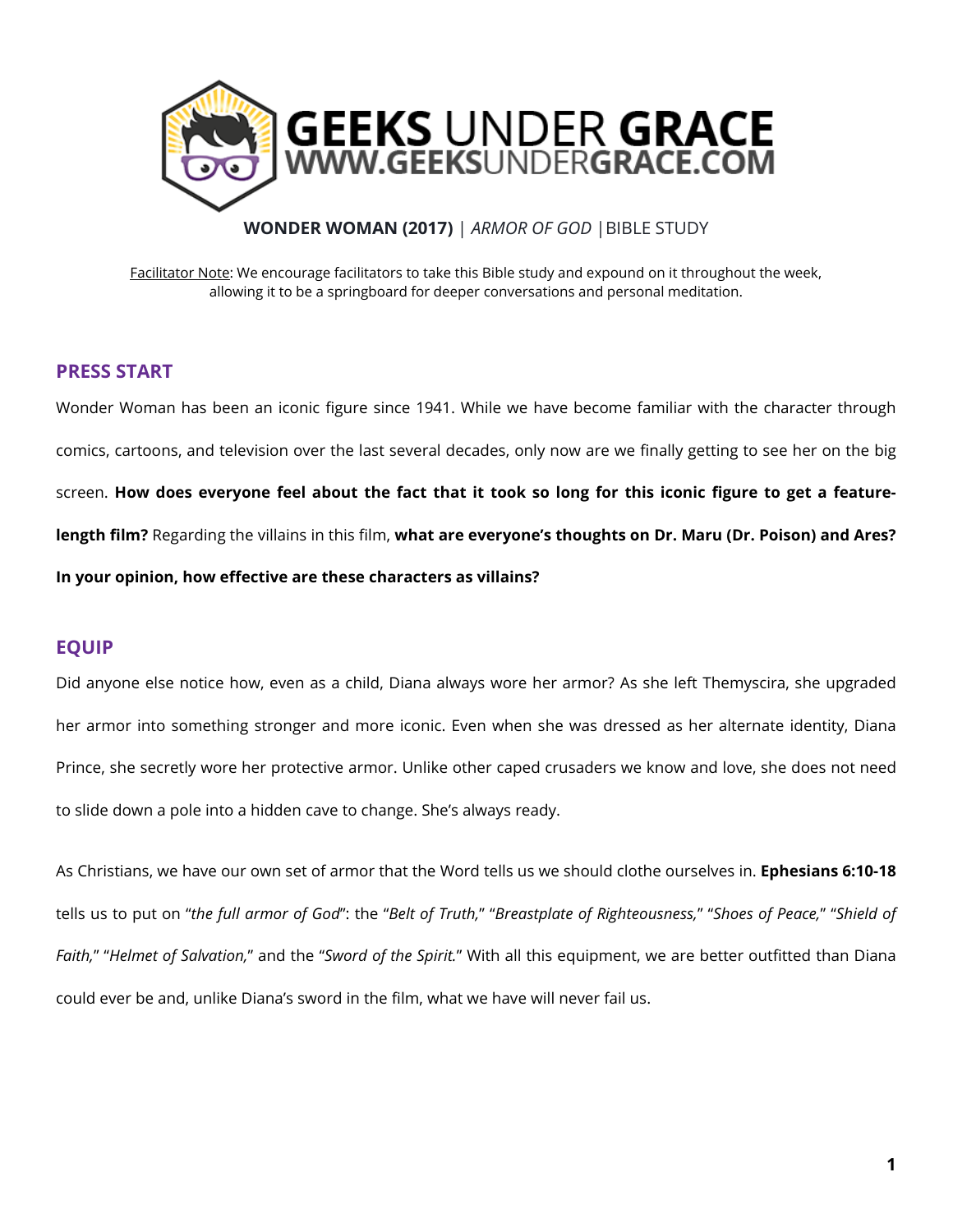### **LEVEL UP**

Let's look at some Scriptures about the armor of God. As we go through the passage, underline each piece in your Bible.

*Ephesians 6:13-18(NKJV) <sup>13</sup> Therefore take up the whole armor of God, that you may be able to withstand in the evil day, and having done all, to stand. <sup>14</sup> Stand therefore, having girded your waist with truth, having put on the breastplate of righteousness, <sup>15</sup> and having shod your feet with the preparation of the gospel of peace; <sup>16</sup> above all, taking the shield of faith with which you will be able to quench all the fiery darts of the wicked one. <sup>17</sup> And take the helmet of salvation, and the sword of the Spirit, which is the word of God; <sup>18</sup> praying always with all prayer and supplication in the Spirit, being watchful to this end with all perseverance and supplication for all the saints.*

Paul writes this Scripture to a group of believers. At the time, the Romans ruled pretty much "the whole block." Roman ideology was everywhere Christians looked. One belief the Romans held is that the god Vulcan would give out armor to the people whom he deemed worthy of being heroes. Paul took images from this fable to give the people a spiritual picture they could understand. (Side note: Since Wonder Woman is Greek, the counterpart of Vulcan in the Greek belief system is Hephaestus, who has a similar legend surrounding him.) Also, the Roman soldiers wore their armor proudly in public, so this was an everyday sight and easily-identifiable symbol for the believers of that time.

Armor is most effective when all its pieces are put together; it simply protects its user better as a whole. To further that point and apply it to ourselves, we must put on the full armor because we cannot afford to leave any part of ourselves open to attacks from the enemy. Think about it: if we do not wear the "*helmet of salvation,*" our minds are open to the "fiery darts" of evil. These are all very practical concepts with a very spiritual purpose. Putting the armor on daily is something we must do, and prayer is one of the ways we can put it all on. God is willing to help dress us for our protection; we just need to ask Him.

### **MOD**

#### **Ask: What are some ways we can show that we are indeed wearing the full armor of God?**

Let's break down each individual piece. *(Example: The Sword of the Spirit would be knowing/memorizing the Scriptures. Try to draw out specifics from members of the group.)*

### **WONDER WOMAN (2017) |** *ARMOR OF GOD* **| STUDY 2**